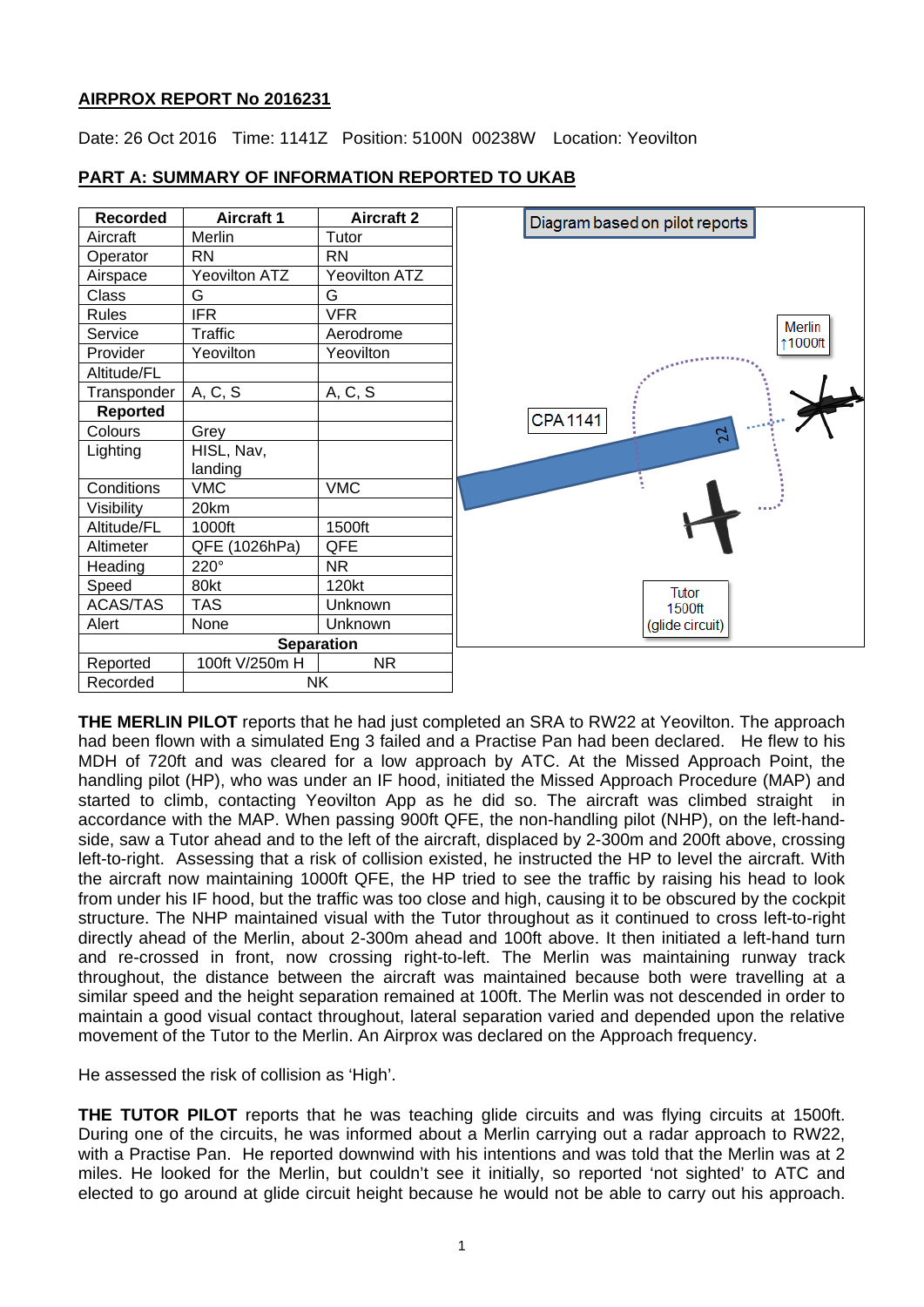He took control from the student, selected flaps to 'up', and accelerated from 80kt to 120kt to give further separation. He was now upwind of the threshold and still at 1500ft. He was on the left-hand side of the cockpit so, whilst on the deadside, he looked for the Merlin; he saw it behind and well below so he crossed back to the liveside to resume the glide circuit instruction. He estimated the Merlin was 500ft below and even further away laterally when he crossed the runway. He opined that if radar traffic were only cleared to transit through the circuit at 500ft until clear of the circuit, any possible confliction between VFR and IFR traffic would be removed.

He assessed the risk of collision as 'Low'.

**THE YEOVILTON ADC** reports that at around 1140 a visiting Merlin from Culdrose was conducting a practice IF approach to RW22. At 3nm, the ADC under training gave the clearance for a low approach and gave the circuit state as '1 in'. When the Merlin was passing 2nm he asked the Tutor pilot in the circuit if he was visual with the Merlin, he wasn't and opted to go around at glide circuit height. As the Tutor turned perpendicular to the runway to go around, the pilot called visual with the Merlin, which had just begun its low approach. Due to their being obscured by the roof of the VCR, the tower personnel then lost sight of the two aircraft as they climbed out and flew deadside respectively; consequently no ATC personnel witnessed the aircraft coming into close proximity.

He perceived the severity of the incident as 'Low'.

**THE YEOVILTON APP** reports that he was the Approach controller when the Merlin was conducting a low-approach from a radar recovery. Once on frequency, the Merlin pilot reported that he had come close to a Tutor in the circuit. He reported that he could not continue his climb because the Tutor was directly on top, 200ft above. She later learned that the Tutor was conducting a glide circuit. She took down the reported details of the Airprox, but because it happened in the visual circuit did not have any further detail to add.

She perceived the severity of the incident as 'Low'.

**THE YEOVILTON VCR SUPERVISOR** reports that training was taking place in the ADC position during low/medium levels of traffic. The profiles of the aircraft involved were of a routine nature and, although the Merlin was a visitor, he was familiar with Yeovilton's published procedures. When the Tutor was downwind he was not visual with the radar traffic, but he did become visual when turning to position deadside, having elected to initiate his own go-around. Once established deadside, all ATC personnel in the VCR lost sight of the aircraft due to the roof. Sight was regained once the Tutor was downwind and the Merlin was conducting his low approach.

#### **Factual Background**

The weather at Yeovilton was recorded as follows:

METAR EGDY 261050Z 23006KT 9999 FEW010 SCT040 14/11 Q1029 BLU NOSIG=

Portions of the tape transcripts between the ADC and Tutor pilot are below:

| <b>From</b> | To               |                                                                                   | <b>Time</b> |
|-------------|------------------|-----------------------------------------------------------------------------------|-------------|
| ADC         | Circuit          | Merlin 4 miles low approach runway 22                                             | 1039:16     |
|             | <b>Broadcast</b> |                                                                                   |             |
| Tutor       | ADC              | " (inaudible) tower, request climb fifteen hundred feet for glide circuit"        | 1039:46     |
| ADC         | Tutor            | fifteen hundred feet approved {Tutor C/S}                                         | 1039:53     |
| ADC         | Circuit          | Radar, 3 miles runway 22                                                          | 1039:58     |
|             | <b>Broadcast</b> |                                                                                   |             |
| ADC         | Radar            | Radar, practice pan {Merlin C/S} clear to low approach runway 22, one in tutor.   | 1040:02     |
| Tutor       | ADC              | {Tutor C/S} downwind touch and go                                                 | 1041:43     |
| ADC         | Tutor            | {Tutor C/S} roger, surface wind 210 7 knots, are you visual with the merlin final | 1041:47     |
|             |                  | for 22 er 2 miles                                                                 |             |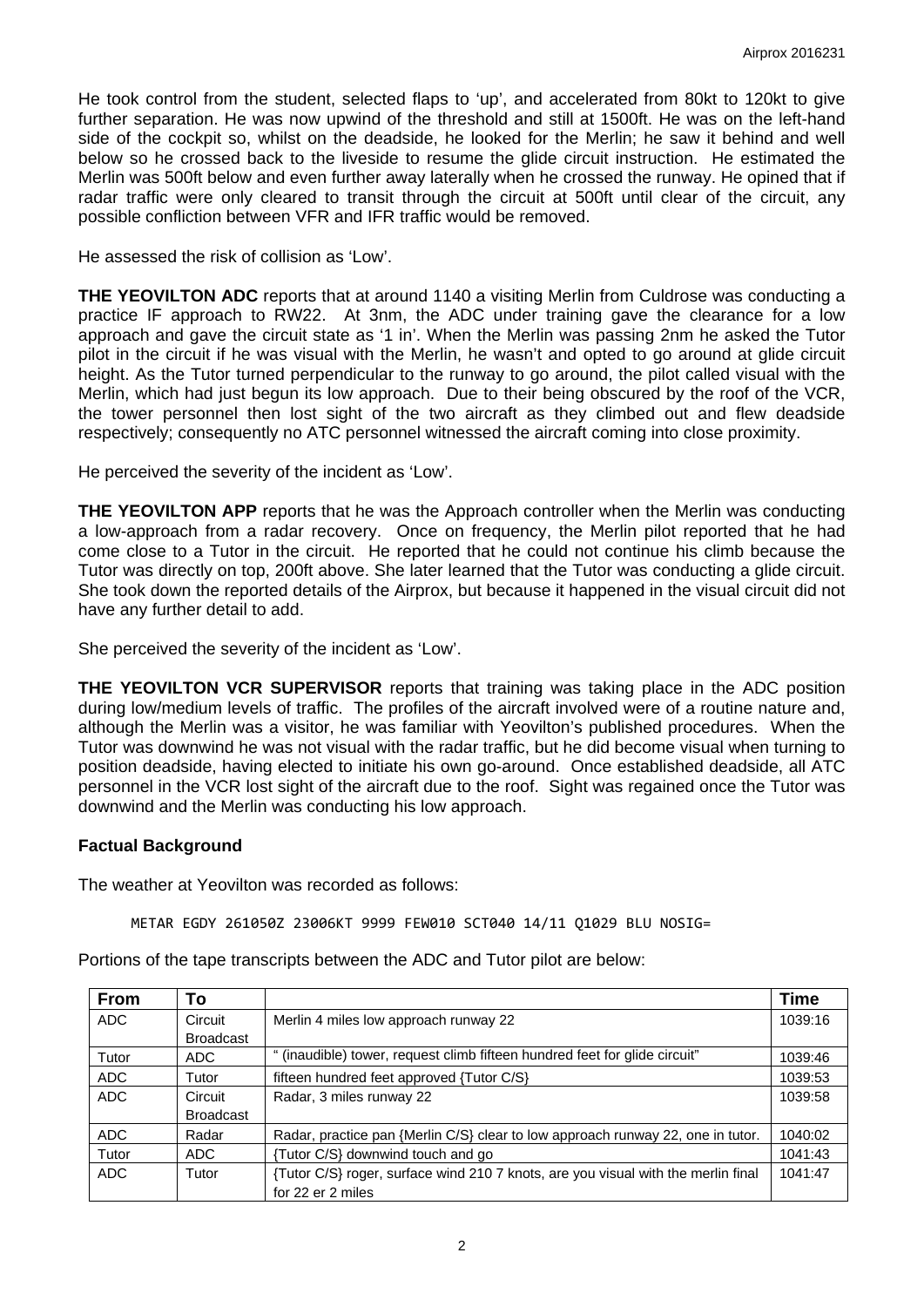| <b>From</b> | Τл.   |                                                                            | <b>Time</b> |
|-------------|-------|----------------------------------------------------------------------------|-------------|
| Tutor       | ADC   | Er not visual {Tutor C/S} going around circuit height glide circuit height | 1041:57     |
| <b>ADC</b>  | Tutor | 'Tutor c/s}                                                                | 1042:06     |
| Tutor       | ADC   | Aand, er visual now Britannia 211"                                         | 1042:16     |

Portions of the tape transcripts between the Talkdown Controller and Merlin pilot are below:

| <b>From</b> | To       |                                                                                                                    | Time    |
|-------------|----------|--------------------------------------------------------------------------------------------------------------------|---------|
| Talkdown    | Merlin   | 3 miles one thousand and 5 feet {Merlin C/S} cleared low approach runway 22<br>one in Tutor acknowledge            | 1040:12 |
| Merlin      | Talkdown | Low approach {Merlin C/S}                                                                                          | 1040:20 |
| Talkdown    | Merlin   | On centreline, half a mile passing missed approach point                                                           | 1042:11 |
| Merlin      | Talkdown | {Merlin C/S} is er simulated er not visual, and er carrying out missed approach<br>procedure switching to approach | 1042:29 |
| Talkdown    | Merlin   | {Merlin C/S} roger continue with approach er channel 3"                                                            | 1042:39 |

### **Analysis and Investigation**

### **Military ATM**

### **NCHQ**

This Airprox highlights the need for a good look out and the challenges around integration of instrument traffic and visual circuit traffic. In this instance, VFR traffic was visual with IFR traffic, though it is important that any procedures don't introduce a point of confliction such that a good look out becomes the only barrier to MAC.

The Tutor pilot was aware of the Merlin's intentions to Low Approach from the SRA as the standard liaison calls and broadcasts on ADC freq had been made, but was not aware of the "simulated not visual call" and change of intentions to execute MAP because this broadcast was not made. When the Tutor was initially not visual with the Merlin, he correctly executed a go around at 1500ft and then from his position upwind deadside became visual with the Merlin approaching the threshold. Thinking that the Merlin was conducting a Low Approach (to climb and depart), he still deemed that there was sufficient vertical and lateral separation for him to cross from deadside to liveside. Thereafter, the VFR traffic was visual with IFR traffic and maintained separation from it.

The Merlin was conducting a MAP from a high MDH of 720ft and remained on APP freq, though was informed of circuit traffic via the usual clearance call at range 3 miles. Though simulating IMC, the non-handling pilot maintained a good look out and became visual with the Tutor.

A review of the ATC procedures pertinent to this event has highlighted that the Missed Approach and Comms Failure (MACF) procedure for RW22, which is designed to separate aircraft from Yeovil Westland, (climb on runway track to 1000ft QFE, turn onto a heading of 285 and continue to climb to 3000ft) will potentially introduce a point of confliction with aircraft in RW22 deadside. The MACF procedure is therefore being reviewed.

## **UKAB Secretariat**

 $\overline{a}$ 

The Merlin and Tutor pilots shared an equal responsibility for collision avoidance and not to operate in such proximity to other aircraft as to create a collision hazard<sup>[1](#page-2-0)</sup>. An aircraft operated on or in the vicinity of an aerodrome shall conform with or avoid the pattern of traffic formed by other aircraft in operation<sup>[2](#page-2-1)</sup>.

<span id="page-2-0"></span><sup>1</sup> SERA.3210 Right-of-way (c)(2) Converging.

<span id="page-2-1"></span><sup>2</sup> SERA.3225 Operation on and in the Vicinity of an Aerodrome.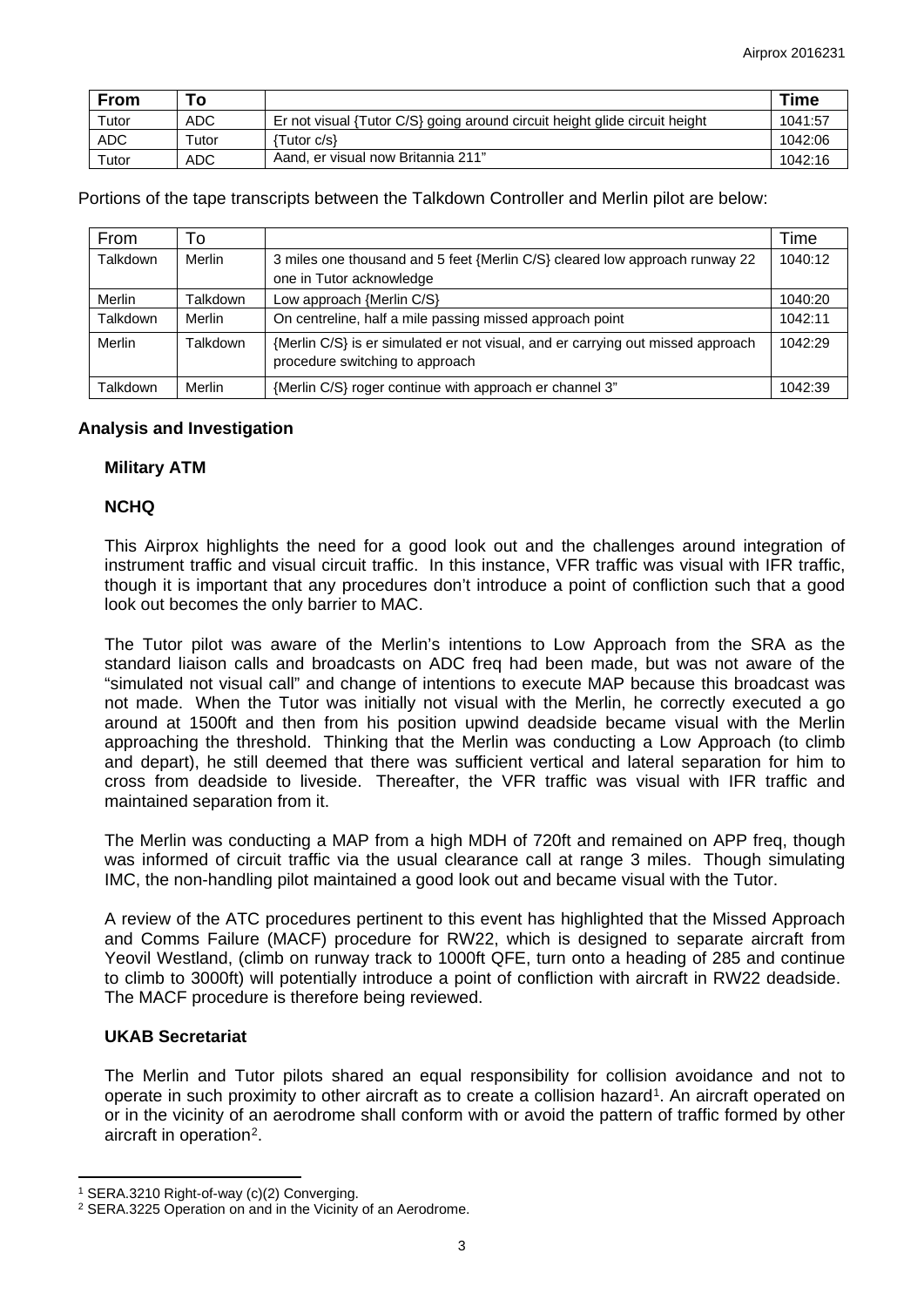### **Summary**

An Airprox was reported when a Merlin and a Tutor flew into proximity at 1141 on Wednesday 26th October 2017. The Merlin pilot was operating under IFR in VMC, and in receipt of a Traffic Service from Yeovilton App, having just conducted an IFR approach to RW22, for a low approach. The Tutor pilot was VFR in VMC, operating in the visual circuit and in receipt of an Aerodrome Service from Yeovilton ADC.

### **PART B: SUMMARY OF THE BOARD'S DISCUSSIONS**

Information available consisted of reports from the pilots of both aircraft, transcripts of the relevant RT frequencies, radar photographs/video recordings, reports from the air traffic controllers involved and reports from the appropriate ATC and operating authorities.

The Board first considered which of the two encounters should be judged to be the Airprox, and decided that it should be the Tutor's first crossing in front of the Merlin as it went around from the final approach. During the second encounter, the Tutor pilot was visual with the Merlin and crossed to the live-side because he consciously saw that the Merlin was remaining below him.

The Board then considered the actions of the Merlin pilot who was conducting an instrument approach. They noted that although he had been given clearance for a low-overshoot, he was entitled to execute a MAP at any time. Members noted that he had not been given any Traffic Information on the Tutor, other than '1 in' call given with his 3nm clearance. Military ATC members commented that this was normal practise at military airfields because it is expected that the visual circuit traffic will give way to instrument traffic. Having seen the Tutor about to cross ahead as the HP performed the MAP, the Merlin NHP called for the HP to remain low to ensure separation and the crew were then unsettled enough to stop the MAP in order to keep the aircraft low as it transitted through the circuit. The Board noted that this was a salutary reminder of the look-out responsibilities of the NHP during IF operations, and commended the NHP for his timely and positive instructions to the HP who was not visual with the Tutor at that time.

The Board then turned to the actions of the Tutor pilot. Members noted that he had been given Traffic Information on the overshooting Merlin when he was downwind, but that this information included the fact that the Merlin would be conducting a low-overshoot rather than a MAP. There then ensued a prolonged debate about whether or not he should have crossed through the approach lane in front of the Merlin as he went around at circuit height when not visual with it. Many members thought that this was extremely unwise because the Merlin could have executed the MAP at any time, for any number of reasons; as such, the Merlin could very easily be at the Tutor's height as he crossed through the approach lane even though a low-approach had been notified. In debating the courses of action available, rather than go-around, GA members commented that an aircraft in a civilian circuit would also use the option of an orbit downwind, but the Board had previously been informed that this does not happen in military visual circuits. Some members thought that the Tutor pilot should have extended downwind until visual with the Merlin, and only then crossed, or fitted in behind. This view put them at odds with the Navy HQ comments that he was correct to go around at 1500ft circuit height, and some military members defended the pilot's decision, stating that this was what military pilots were trained to do. Some members wondered whether this training was to blame, in that military pilots are not encouraged to conduct an orbit or extend downwind. Other members with military experience commented that although the procedure to go-around was the most frequently used, it was still the pilot's responsibility to ensure he did not pass in front of an aircraft on the approach without being visual; he could have asked ATC for an updated position report on the Merlin, delayed his turn until he gained visual contact, or simply continued downwind to turn behind at the 3nm point which was the last position that the Merlin had been reported to him. Finally, the Board were perplexed as to why the Tutor pilot did not get an alert on his TAS warning him of the Merlin's position; the Merlin was squawking and the TAS should have picked it up. Some members wondered whether the Tutor TAS procedures called for its continued use in the visual circuit rather than being selected off.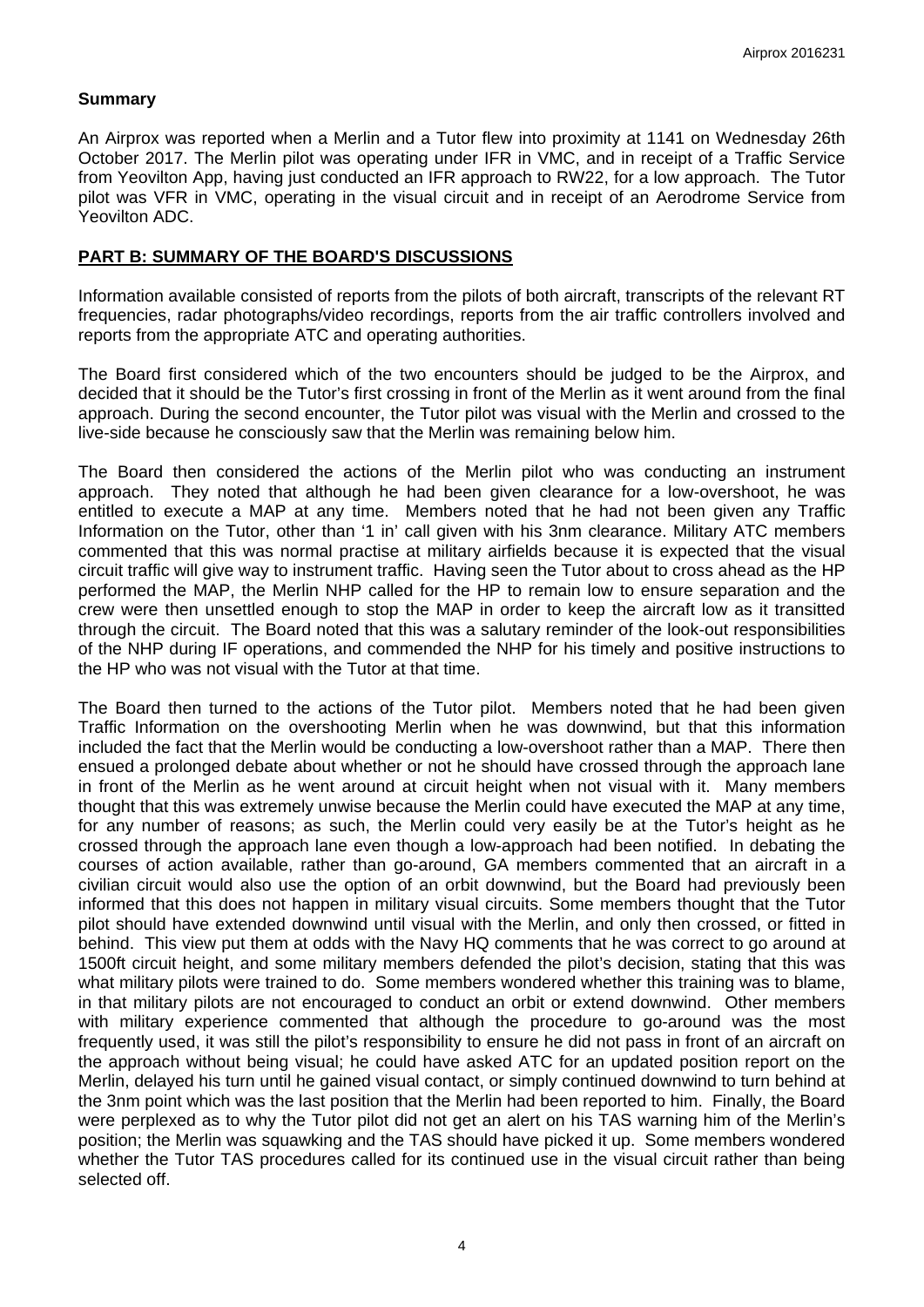The Board then looked at the actions of ATC and noted that the ADC controller did not know that the Merlin was executing a MAP because the information was not passed by the SRA controller. If it had been then the ADC would then have made a broadcast to the visual circuit which would have alerted the Tutor pilot. That being accepted, when the Board looked at the timings, they could see that the Tutor was already in the go-around when the Merlin called simulated not visual, so it appeared that such a call would have made little difference on this occasion. Some members wondered whether the ADC should have told the SRA controller that the Tutor was going around; this could then have been relayed to the Merlin pilot so that he was not surprised by its appearance. The Board were informed that whilst experienced controllers might do this, it was not routinely required. ATC members noted that the ADC had used non-standard phraseology on the downwind call in that he did not expressly tell the Tutor pilot that the Merlin on radar was ahead; acknowledging this lapse, the Board thought that on this occasion it had not misled the Tutor pilot because his subsequent transmissions indicated that he was aware that the Merlin was ahead.

There then followed another prolonged debate about 'passive' controlling in military circuits, where pilots are expected to fit in around each other versus the civilian method of 'actively' controlling the circuit. The Board had been around this buoy many times in the past, and it was noted that they had previously recommended that HQ Air Command review visual circuit practises to see whether active controlling was more appropriate given the increasing instances of multi-type operations. The subsequent wide-ranging review, whilst making many recommendations, concluded that in general the military wished to continue with their method of conducting circuits, leaving the discretion with the pilots as to whether they could fit in around radar traffic and with each other. Principle in their reasoning was the potential greater disparity in speeds between military aircraft which meant that controllers could not as easily judge closure rates as could the pilots involved, and the need for military pilots to be familiar with pro-actively ensuring their own safety during deployed operations where the quality of controlling could be variable. Board members acknowledged these points, but observed that if that was the requirement then pilots needed to ensure that they did in fact conduct themselves to that effect by flying defensively and with vigilance in the circuit.

In assessing the effectiveness of the safety barriers associated with this incident, the Board concluded that the key factors had been that:

- **Airspace design and procedures** was only **partially effective** because design of the MAP procedure appeared to introduce a potential conflict in the visual circuit for traffic deadside.
- **ATC conflict detection and resolution** was **partially effective** because although ATC had given Traffic Information to the Tutor pilot about the Merlin, this was not updated as the Merlin commenced the MAP rather than a low-approach as previously informed.
- **Flight Crew Situational Awareness** was considered only **partially effective** because the Tutor pilot was not aware that the Merlin had executed a MAP, and the Merlin pilot was unaware that the Tutor was going around.
- **Onboard warning/ collision avoidance equipment** was assessed as **ineffective** because the Tutor pilot did not get a TAS alert from the Merlin.

The Board then considered the cause of the Airprox, and quickly agreed that in crossing in front of the Merlin without being visual, the Tutor pilot had flown into conflict with the Merlin. A discussion then followed about the role ATC had to play, and whether not telling the Tutor pilot that the Merlin was initiating the MAP had an impact on the outcome. In the end, it was agreed that because the Merlin pilot reported executing the MAP at about the same time that the Tutor pilot was already about to cross the extended centreline, it was decided that ATC were not a contributory factor. In assessing the risk, it was quickly agreed that because the Merlin pilot had seen the Tutor and was able to take timely action, the risk was Category C; safety was degraded but timely and effective avoiding action meant there was no risk of collision.